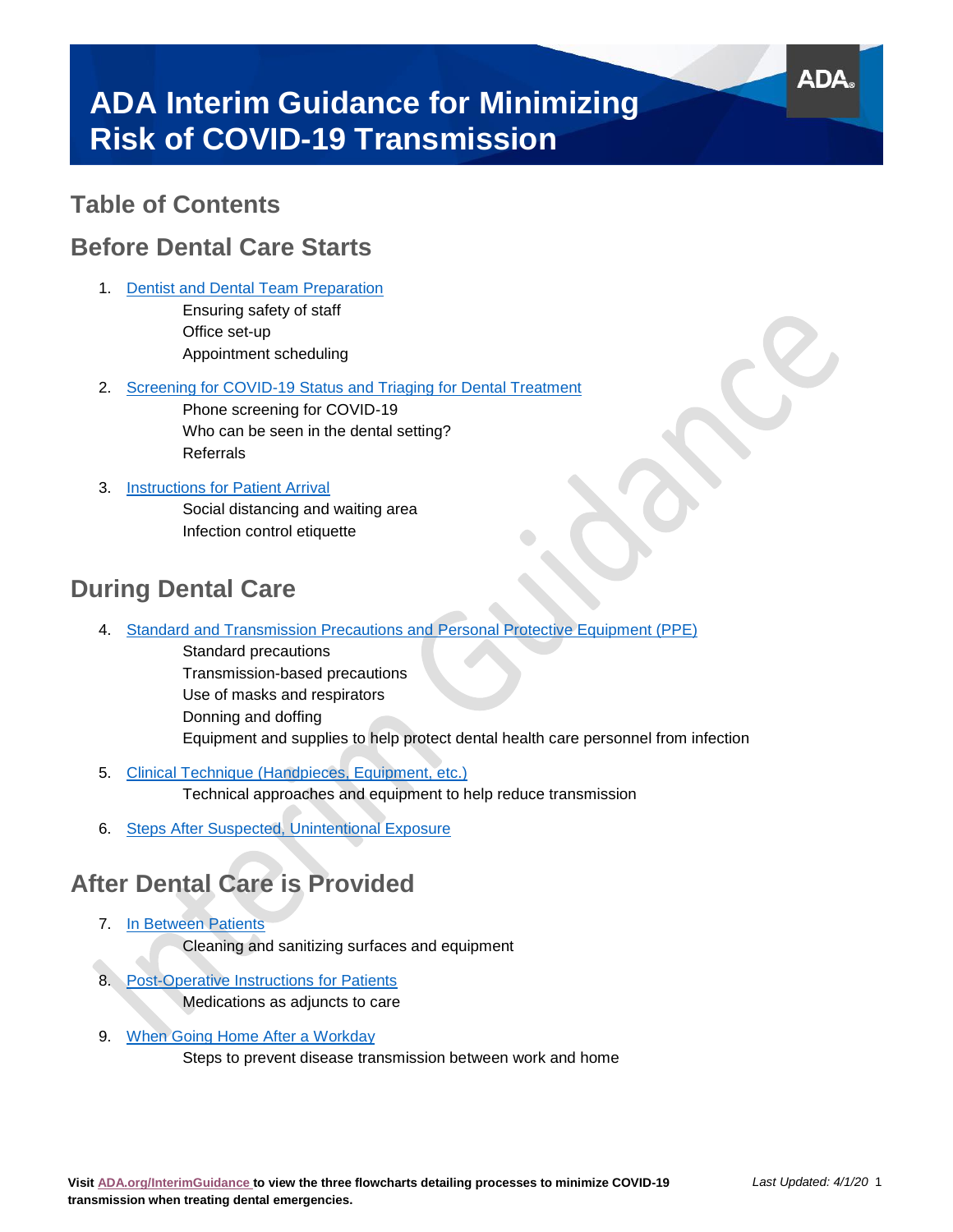### **Before Dental Care Starts**

#### <span id="page-1-0"></span>*Dentist and Dental Team Preparation*

- 1. Ensure that the dental health care personnel (DHCP) have received their seasonal flu vaccine. [\(https://www.cdc.gov/vaccines/adults/rec-vac/hcw.html\)](https://www.cdc.gov/vaccines/adults/rec-vac/hcw.html)
- 2. DHCP experiencing influenza-like-illness (ILI) (fever with either cough or sore throat, muscle aches) should not report to work. [\(https://www.cdc.gov/coronavirus/2019-ncov/healthcare-facilities/steps-to-prepare.html,](https://www.cdc.gov/coronavirus/2019-ncov/healthcare-facilities/steps-to-prepare.html) https://www.cdc.gov/coronavirus/2019-ncov/hcp/dental-settings.html)
- 3. DHCP who are of older age, have a pre-existing, medically compromised condition, pregnant, etc., are perceived to be at a higher risk of contracting COVID-19 from contact with known or suspected COVID-19 patients. [\(https://www.cdc.gov/coronavirus/2019-ncov/specific-groups/people-at-higher-risk.html\)](https://www.cdc.gov/coronavirus/2019-ncov/specific-groups/people-at-higher-risk.html). Dental offices "... should consider and address the level(s) of risk associated with various worksites and job tasks workers perform at those sites." It is suggested that providers who do not fall into these categories (older age; presence of chronic medical conditions, including immunocompromising conditions; pregnancy)." should be prioritized to provide care. [\(https://www.osha.gov/Publications/OSHA3990.pdf\)](https://www.osha.gov/Publications/OSHA3990.pdf)
- 4. All DHCP should self-monitor by remaining alert to any respiratory symptoms (e.g., cough, shortness of breath, sore throat) and check their temperature twice a day, regardless of the presence of other symptoms consistent with a COVID-19 infection. Dental offices should create a plan for whom to contact if an employee develops fever or respiratory symptoms to determine whether medical evaluation is necessary. [\(https://www.cdc.gov/coronavirus/2019-ncov/hcp/guidance-risk-assesment-hcp.html\)](https://www.cdc.gov/coronavirus/2019-ncov/hcp/guidance-risk-assesment-hcp.html)
	- a. To prevent transmission to DHCP or other patients, contact your [local health department](https://www.naccho.org/membership/lhd-directory) immediately if you suspect a patient has COVID-19. You can also contact your [state health department.](https://www.cste.org/page/EpiOnCall) [\(https://www.cdc.gov/coronavirus/2019-ncov/php/reporting-pui.html\)](https://www.cdc.gov/coronavirus/2019-ncov/php/reporting-pui.html)
- 5. "Designate convalescent [DHCP] provision of care to known or suspected COVID-19 patients (those who have clinically recovered from COVID-19 and may have some protective immunity) to preferentially provide care." This means that providers who have recently contracted and recovered from a COVID-19 infection should be the preferred personnel providing care. [\(https://www.cdc.gov/coronavirus/2019-ncov/hcp/checklist](https://www.cdc.gov/coronavirus/2019-ncov/hcp/checklist-n95-strategy.html)[n95-strategy.html\)](https://www.cdc.gov/coronavirus/2019-ncov/hcp/checklist-n95-strategy.html)
- 6. "Conduct an inventory of available personal protective equipment (PPE) supplies [e.g., surgical masks, surgical gowns, surgical gloves, face shields]." [\(https://www.cdc.gov/coronavirus/2019-ncov/healthcare](https://www.cdc.gov/coronavirus/2019-ncov/healthcare-facilities/steps-to-prepare.html)[facilities/steps-to-prepare.html\)](https://www.cdc.gov/coronavirus/2019-ncov/healthcare-facilities/steps-to-prepare.html) Assume that supplies may be unavailable in the near future. [\(https://www.cdc.gov/coronavirus/2019-ncov/hcp/ppe-strategy/face-masks.html\)](https://www.cdc.gov/coronavirus/2019-ncov/hcp/ppe-strategy/face-masks.html)
- 7. Remove magazines, reading materials, toys and other objects that may be touched by others and which are not easily disinfected [\(https://www.ncbi.nlm.nih.gov/pubmed/28916372,](https://www.ncbi.nlm.nih.gov/pubmed/28916372) [https://www.alabamapublichealth.gov/oralhealth/assets/cov-dental-protocol-031720.pdf\)](https://www.alabamapublichealth.gov/oralhealth/assets/cov-dental-protocol-031720.pdf))
- 8. Print and place signage [\(https://www.cdc.gov/coronavirus/2019-ncov/downloads/stop-the-spread-of](https://www.cdc.gov/coronavirus/2019-ncov/downloads/stop-the-spread-of-germs.pdf)[germs.pdf\)](https://www.cdc.gov/coronavirus/2019-ncov/downloads/stop-the-spread-of-germs.pdf) in the dental office for instructing patients on standard recommendations for respiratory hygiene/cough etiquette and social distancing. [\(https://www.cdc.gov/oralhealth/infectioncontrol/pdf/safe](https://www.cdc.gov/oralhealth/infectioncontrol/pdf/safe-care2.pdf)[care2.pdf\)](https://www.cdc.gov/oralhealth/infectioncontrol/pdf/safe-care2.pdf); [\(https://www.cdc.gov/coronavirus/2019-ncov/php/risk-assessment.html\)](https://www.cdc.gov/coronavirus/2019-ncov/php/risk-assessment.html)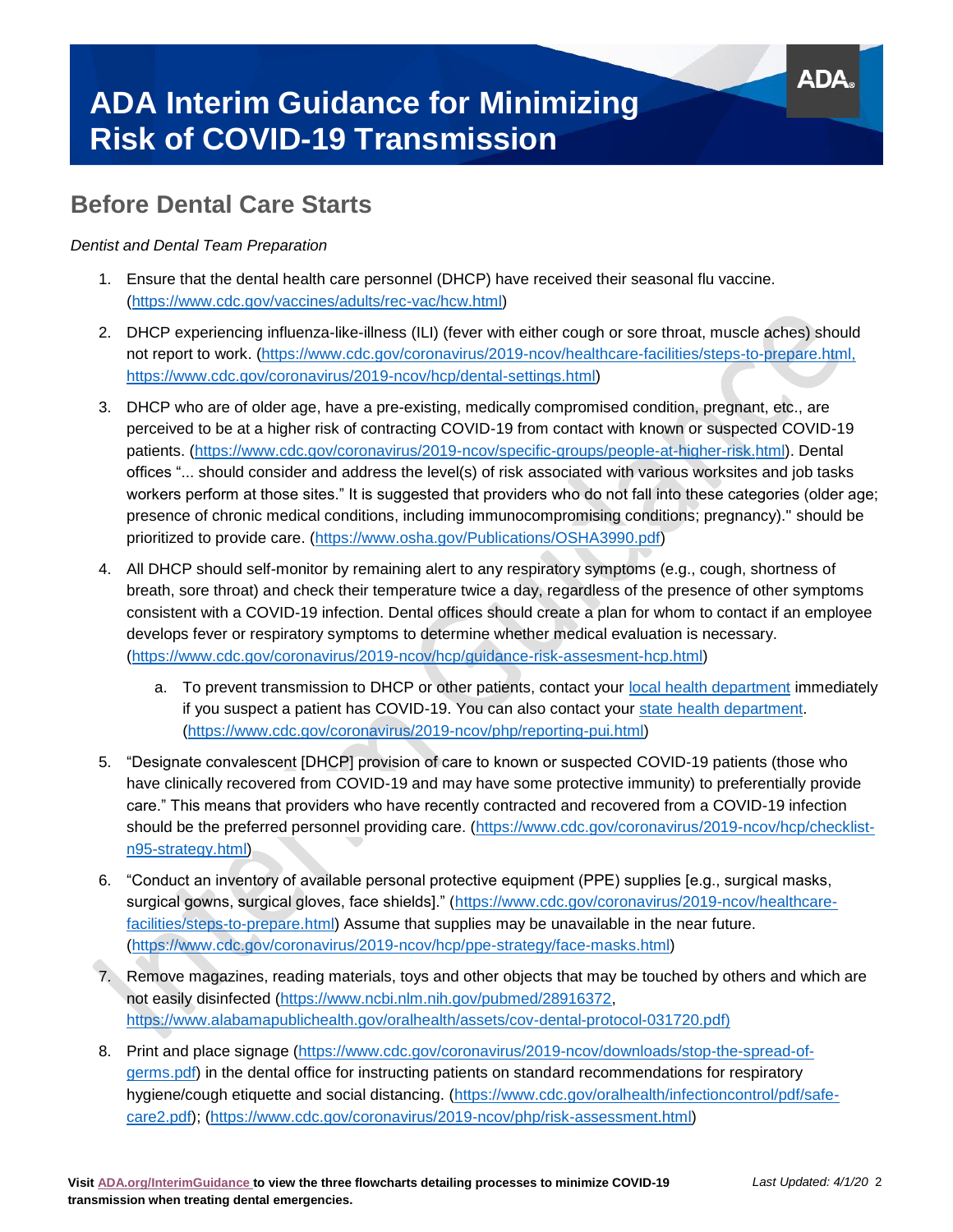- 9. Schedule appointments apart enough to minimize possible contact with other patients in the waiting room. [\(https://success.ada.org/en/practice-management/patients/coronavirus-frequently-asked-questions\)](https://success.ada.org/en/practice-management/patients/coronavirus-frequently-asked-questions)
- 10. Prevent patients from bringing companions to their appointment, except for instances where the patient requires assistance (e.g., pediatric patients, people with special needs, elderly patients, etc.). If companions are allowed for patients receiving treatment, they should also be screened for signs and symptoms of COVID-19 during patient check-in and should not be allowed entry into the facility if signs and symptoms are present (e.g., fever, cough, shortness of breath, sore throat). Companions should not be allowed in the dental office if perceived to be at a high risk of contracting COVID-19 (e.g., having a pre-existing medically compromised condition). Any person accompanying a patient should be prohibited in the dental operatory. [\(https://www.cdc.gov/coronavirus/2019-ncov/infection-control/control](https://www.cdc.gov/coronavirus/2019-ncov/infection-control/control-recommendations.html?CDC_AA_refVal=https%3A%2F%2Fwww.cdc.gov%2Fcoronavirus%2F2019-ncov%2Fhcp%2Finfection-control.html#manage_access)[recommendations.html?CDC\\_AA\\_refVal=https%3A%2F%2Fwww.cdc.gov%2Fcoronavirus%2F2019](https://www.cdc.gov/coronavirus/2019-ncov/infection-control/control-recommendations.html?CDC_AA_refVal=https%3A%2F%2Fwww.cdc.gov%2Fcoronavirus%2F2019-ncov%2Fhcp%2Finfection-control.html#manage_access) [ncov%2Fhcp%2Finfection-control.html#manage\\_access\)](https://www.cdc.gov/coronavirus/2019-ncov/infection-control/control-recommendations.html?CDC_AA_refVal=https%3A%2F%2Fwww.cdc.gov%2Fcoronavirus%2F2019-ncov%2Fhcp%2Finfection-control.html#manage_access)

#### <span id="page-2-0"></span>*Screening for COVID-19 Status and Triaging for Dental Treatment*

- 1. A recommendation as of March 16<sup>th</sup> was for "Dentists nationwide postpone elective procedures for the next three weeks. Concentrating on emergency dental care will allow us to care for our emergency patients and alleviate the burden that dental emergencies would place on hospital emergency departments." State and local mandates as well as regional variation in infection rates may affect guidance on postponement period going forward (Algorithm 1). [\(https://www.ada.org/en/press-room/news-releases/2020-archives/march/ada](https://www.ada.org/en/press-room/news-releases/2020-archives/march/ada-calls-upon-dentists-to-postpone-elective-procedures)[calls-upon-dentists-to-postpone-elective-procedures,](https://www.ada.org/en/press-room/news-releases/2020-archives/march/ada-calls-upon-dentists-to-postpone-elective-procedures) https://www.cdc.gov/coronavirus/2019-ncov/hcp/dentalsettings.html)
- 2. "Make every effort to interview the patient by telephone, text monitoring system, or video conference before the visit." [\(https://www.cdc.gov/coronavirus/2019-ncov/php/guidance-evaluating-pui.html,](https://www.cdc.gov/coronavirus/2019-ncov/php/guidance-evaluating-pui.html) https://www.cdc.gov/coronavirus/2019-ncov/hcp/dental-settings.html)
- 3. If an emergency or urgent dental patient does not have a fever and is otherwise without even mild symptoms consistent with COVID-19 infection (e.g., fever, sore throat, cough, difficulty breathing), they can be seen in dental settings with appropriate protocols and PPE in place. (Algorithm 2 and 3).
- 4. If an emergency or urgent dental patient has a fever strongly associated with a dental diagnosis (e.g., pulpal and periapical dental pain and intraoral swelling is present), but no other signs/symptoms of COVID-19 infection (e.g., fever, sore throat, cough, difficulty breathing), they can be seen in dental settings with appropriate protocols and PPE in place (Algorithm 2 and 3).
- 5. If an emergency or urgent dental patient does exhibit signs and symptoms of respiratory illness, the patient should be referred for emergency care where appropriate Transmission-Based Precautions are available. (Algorithm 2). [\(https://www.cdc.gov/oralhealth/infectioncontrol/pdf/safe-care2.pdf;](https://www.cdc.gov/oralhealth/infectioncontrol/pdf/safe-care2.pdf) [https://www.cdc.gov/mmwr/PDF/rr/rr5217.pdf\)](https://www.cdc.gov/mmwr/PDF/rr/rr5217.pdf)
- 6. As the pandemic progresses, some patients will recover from the COVID-19 infection. It is important to determine when a patient who was diagnosed with the disease is ready to discontinue home isolation. CDC suggests two approaches to determine clearance to abandon quarantine: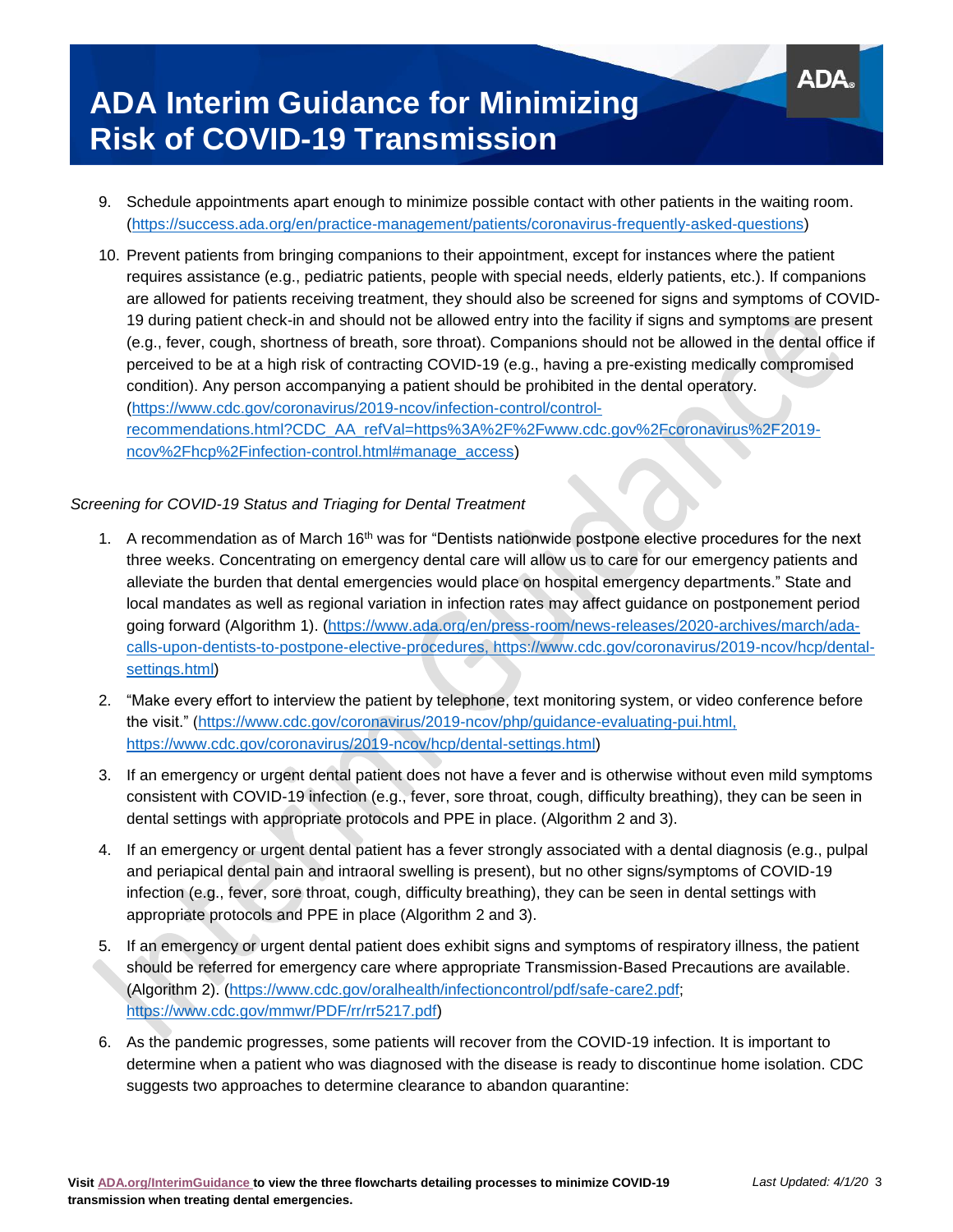- a. "**Time-since-illness-onset and time-since-recovery strategy (non-test-based strategy)**\*: Persons with COVID-19 who have symptoms and were directed to care for themselves at home may discontinue home isolation under the following conditions:
	- i. At least 3 days (72 hours) have passed since recovery defined as resolution of fever without the use of fever-reducing medications and improvement in respiratory symptoms (e.g., cough, shortness of breath); and,
	- ii. At least 7 days have passed since symptoms first appeared." [\(https://www.cdc.gov/coronavirus/2019-ncov/hcp/disposition-in-home-patients.html,](https://www.cdc.gov/coronavirus/2019-ncov/hcp/disposition-in-home-patients.html) https://www.cdc.gov/coronavirus/2019-ncov/hcp/dental-settings.html)
- b. "**Test-based strategy**: Persons who have COVID-19 who have symptoms and were directed to care for themselves at home may discontinue home isolation under the following conditions:
	- i. Resolution of fever without the use of fever-reducing medications and,
	- ii. Improvement in respiratory symptoms (e.g., cough, shortness of breath) and,
	- iii. Negative results of an FDA Emergency Use Authorized molecular assay for COVID-19 from at least two consecutive nasopharyngeal swab specimens collected ≥24 hours apart\*\* (total of two negative specimens)."

[\(https://www.cdc.gov/coronavirus/2019-ncov/hcp/disposition-in-home-patients.html\)](https://www.cdc.gov/coronavirus/2019-ncov/hcp/disposition-in-home-patients.html)

"Individuals with laboratory-confirmed COVID-19 who have not had any symptoms may discontinue home isolation when at least 7 days have passed since the date of their first positive COVID-19 diagnostic test and have had no subsequent illness." [\(https://www.cdc.gov/coronavirus/2019-ncov/hcp/disposition-in-home-patients.html\)](https://www.cdc.gov/coronavirus/2019-ncov/hcp/disposition-in-home-patients.html)

#### **Footnote**

- 1. \*This recommendation will prevent most, but may not prevent all instances of secondary spread. The risk of transmission after recovery, is likely very substantially less than that during illness.
- 2. \*\*All test results should be final before isolation is ended. Testing guidance is based upon limited information and is subject to change as more information becomes available. [\(https://www.cdc.gov/coronavirus/2019-ncov/hcp/disposition-in-home-patients.html\)](https://www.cdc.gov/coronavirus/2019-ncov/hcp/disposition-in-home-patients.html)

#### <span id="page-3-0"></span>*Upon Patient Arrival*

- 1. If patients wish to, or if the waiting room does not allow for appropriate "social distancing" (situated at least 6 feet or 2 meters apart), they may wait in their personal vehicle or outside the facility where they can be contacted by mobile phone when it is their turn to be seen. This can be communicated to patients at the moment of scheduling the appointment, based on established office procedures (see Dentist and Dental Team Preparation Section). [\(https://www.cdc.gov/coronavirus/2019-ncov/healthcare-facilities/dialysis.html\)](https://www.cdc.gov/coronavirus/2019-ncov/healthcare-facilities/dialysis.html) [\(https://www.cdc.gov/coronavirus/2019-ncov/infection-control/control-recommendations.html\)](https://www.cdc.gov/coronavirus/2019-ncov/infection-control/control-recommendations.html#adhere)
- 2. Though we are recommending that only asymptomatic patients, patients who have tested negative for COVID-19 infection, or recovered patients (after 3 days since resolution of signs and symptoms) be seen in dental settings, DHCP should ensure that there are "supplies for [infection control etiquette], (e.g., alcoholbased hand rub with 60-95% alcohol, tissues, and no-touch receptacles for disposal at healthcare facility entrances, waiting rooms, and patient check-ins." [\(https://www.cdc.gov/coronavirus/2019-ncov/infection](https://www.cdc.gov/coronavirus/2019-ncov/infection-control/control-recommendations.html#adhere)[control/control-recommendations.html\)](https://www.cdc.gov/coronavirus/2019-ncov/infection-control/control-recommendations.html#adhere)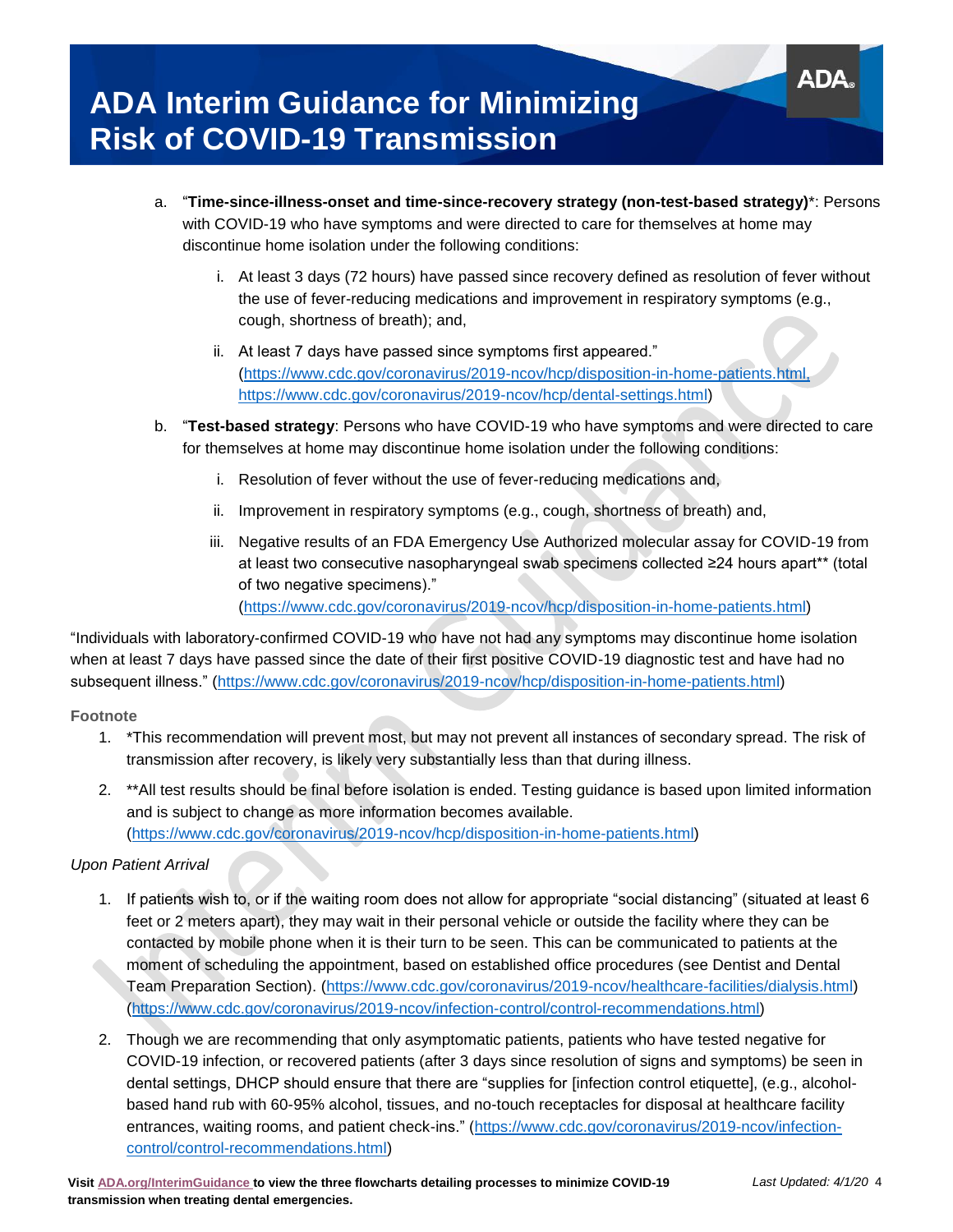## **During Dental Care**

<span id="page-4-0"></span>*Standard and Transmission-based Precautions and Personal Protective Equipment (PPE)*

- 1. DHCP should adhere to Standard Precautions, which "are the minimum infection prevention practices that apply to all patient care, regardless of suspected or confirmed infection status of the patient, in any setting where healthcare is delivered."
	- a. Standard Precautions include: Hand hygiene, use of PPE, respiratory hygiene/etiquette, sharps safety, safe injection practices, sterile instruments and devices, clean and disinfected environmental surfaces. <https://www.cdc.gov/oralhealth/infectioncontrol/pdf/safe-care2.pdf>
- 2. If available, DHCP should implement Transmission-Based Precautions. "Necessary transmission-based precautions might include patient placement (e.g., isolation), adequate room ventilation, respiratory protection (e.g., N-95 masks) for DHCP, or postponement of nonemergency dental procedures." [\(https://www.cdc.gov/oralhealth/infectioncontrol/pdf/safe-care2.pdf,](https://www.cdc.gov/oralhealth/infectioncontrol/pdf/safe-care2.pdf) [https://www.cdc.gov/mmwr/PDF/rr/rr5217.pdf,](https://www.cdc.gov/mmwr/PDF/rr/rr5217.pdf) [https://www.cdc.gov/infectioncontrol/basics/transmission](https://www.cdc.gov/infectioncontrol/basics/transmission-based-precautions.html)[based-precautions.html\)](https://www.cdc.gov/infectioncontrol/basics/transmission-based-precautions.html)
- 3. "Wear a surgical mask and eye protection with solid side shields or a face shield to protect mucous membranes of the eyes, nose, and mouth during procedures likely to generate splashing or spattering [(large droplets)] of blood or other body fluids." [\(https://www.cdc.gov/mmwr/PDF/rr/rr5217.pdf\)](https://www.cdc.gov/mmwr/PDF/rr/rr5217.pdf)
- 4. Surgical masks are one use only, and one mask should be used per patient. [\(https://www.fda.gov/medical](https://www.fda.gov/medical-devices/personal-protective-equipment-infection-control/n95-respirators-and-surgical-masks-face-masks)[devices/personal-protective-equipment-infection-control/n95-respirators-and-surgical-masks-face-masks\)](https://www.fda.gov/medical-devices/personal-protective-equipment-infection-control/n95-respirators-and-surgical-masks-face-masks)
- 5. "If your mask is damaged or soiled, or if breathing through the mask becomes difficult, you should remove the face mask, discard it safely, and replace it with a new one." [\(https://www.fda.gov/medical-devices/personal](https://www.fda.gov/medical-devices/personal-protective-equipment-infection-control/n95-respirators-and-surgical-masks-face-masks)[protective-equipment-infection-control/n95-respirators-and-surgical-masks-face-masks\)](https://www.fda.gov/medical-devices/personal-protective-equipment-infection-control/n95-respirators-and-surgical-masks-face-masks)
	- a. Additional information on surgical masks from the FDA is available [here.](https://www.fda.gov/medical-devices/personal-protective-equipment-infection-control/n95-respirators-and-surgical-masks-face-masks)
	- b. Use a fit-tested (instructions on how to use and fit a N95 respirator [here\)](https://www.cdc.gov/niosh/docs/2018-130/pdfs/2018-130.pdf?id=10.26616/NIOSHPUB2018130) National Institute for Occupational Safety and Health (NIOSH)-approved N95 or higher level respirator in combination with other Transmission-Based Precautions available when treating symptomatic patients with COVID-19 in hospital settings. [\(https://www.osha.gov/Publications/OSHA3990.pdf\)](https://www.osha.gov/Publications/OSHA3990.pdf)
		- i. "National Institute for Occupational Safety and Health (NIOSH)-approved, N95 filtering facepiece respirators or better must be used in the context of a comprehensive, written respiratory protection program that includes fit-testing, training, and medical exams. See OSHA's Respiratory Protection standard, 29 CFR 1910.134 at www.osha.gov/lawsregs/regulations/ standard number/1910/1910.134." [\(https://www.osha.gov/Publications/OSHA3990.pdf\)](https://www.osha.gov/Publications/OSHA3990.pdf)
	- "For information on PPE shortages, see CDC information on healthcare supply of PPE." [\(https://www.cdc.gov/coronavirus/2019-ncov/hcp/healthcare-supply-ppe.html\)](https://www.cdc.gov/coronavirus/2019-ncov/hcp/healthcare-supply-ppe.html)
- <span id="page-4-1"></span>*6.* DHCP should adhere to the standard sequence of donning and doffing of PPE. [\(https://www.cdc.gov/hai/pdfs/ppe/ppe-sequence.pdf\)](https://www.cdc.gov/hai/pdfs/ppe/ppe-sequence.pdf).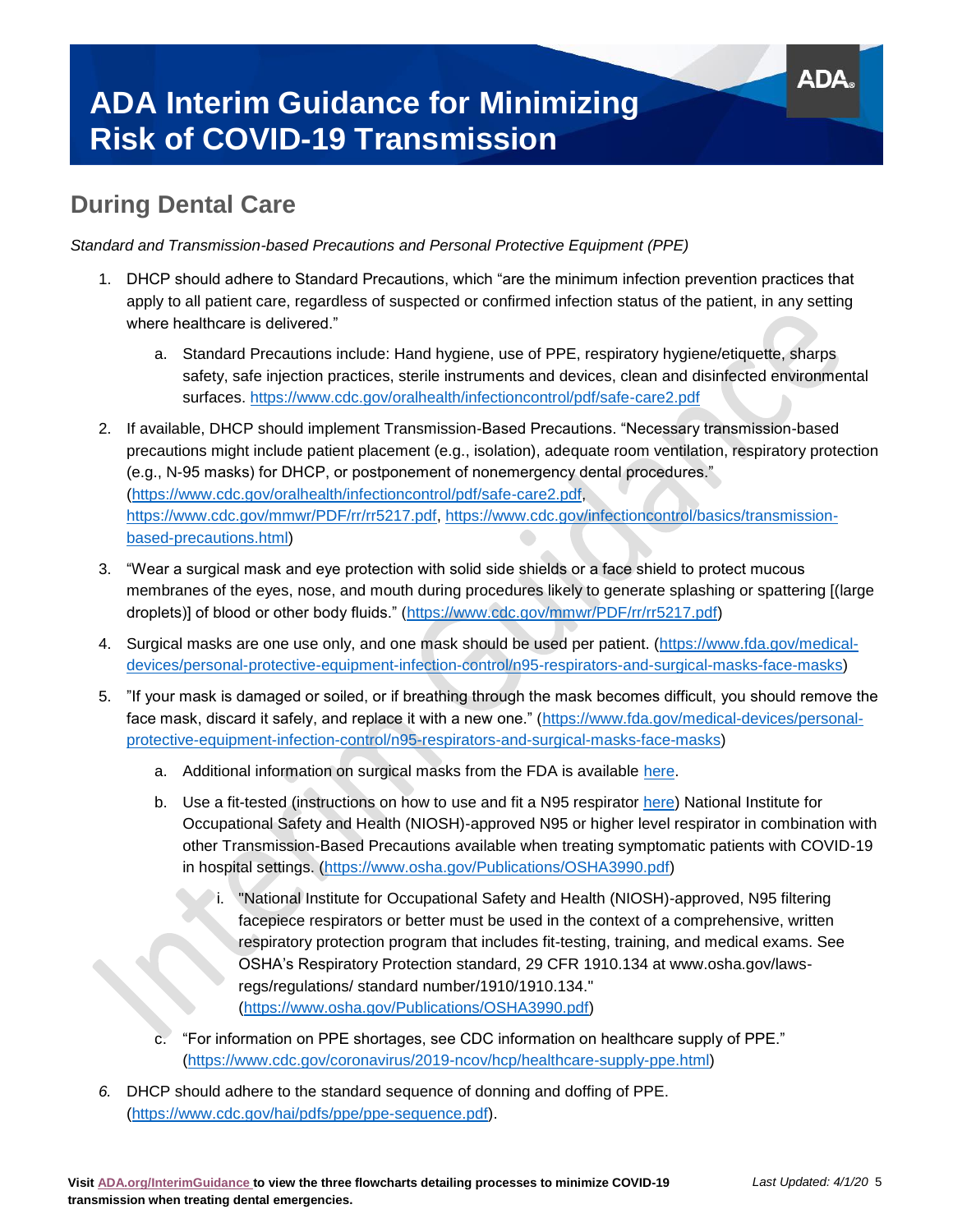#### *Clinical Technique (Handpieces, Equipment, etc.)*

- 1. Since SARS-CoV-2 may be vulnerable to oxidation, use 1.5% hydrogen peroxide (commercially available in the US) or 0.2% povidone as a preprocedural mouthrinse.[\(32127517\)](https://www.ncbi.nlm.nih.gov/pubmed/?term=32127517) There are no clinical studies supporting the virucidal effects of any preprocedural mouthrinse against SARS-CoV-2.
- 2. DHCP may use "extraoral dental radiographs, such as panoramic radiographs or cone beam CT, [and] are appropriate alternatives" [\(32162995\)](https://www.ncbi.nlm.nih.gov/pubmed/?term=32162995) to intraoral dental radiographs during the outbreak of COVID-19, as the latter can stimulate saliva secretion and coughing. [\(15311240\)](https://www.ncbi.nlm.nih.gov/pubmed/?term=15311240).
- 3. Reduce aerosol production as much as possible, as the transmission of COVID-19 seems to occur via droplets or aerosols [\(32182409\)](https://www.ncbi.nlm.nih.gov/pubmed/?term=Aerosol+and+Surface+Stability+of+SARS-CoV-2+as+Compared+with+SARS-CoV-1), and DHCP should prioritize the use of hand instrumentation. [\(32127517\)](https://www.ncbi.nlm.nih.gov/pubmed/?term=Transmission+routes+of+2019-nCoV+and+controls+in+dental+practice)
- 4. DHCP should use rubber dams if an aerosol-producing procedure is being performed to help minimize aerosol or spatter. [\(2681303,](https://www.ncbi.nlm.nih.gov/pubmed/?term=2681303) [15493394\)](https://www.ncbi.nlm.nih.gov/pubmed/?term=15493394)
- 5. DHCP may use a 4-handed technique for controlling infection. [\(32162995\)](https://www.ncbi.nlm.nih.gov/pubmed/?term=32162995)
- 6. Anti-retraction functions of handpieces may provide additional protection against cross-contamination. [\(32127517\)](https://www.ncbi.nlm.nih.gov/pubmed/?term=32127517)
- 7. DHCP should prefer the use of high-volume evacuators. DHCP "should be aware that in certain situations, backflow could occur when using a saliva ejector," and "this backflow can be a potential source of crosscontamination" [\(https://www.cdc.gov/mmwr/preview/mmwrhtml/rr5217a1.htm,](https://www.cdc.gov/mmwr/preview/mmwrhtml/rr5217a1.htm) [15127864\)](https://www.ncbi.nlm.nih.gov/pubmed/?term=Aerosols+and+splatter+in+dentistry+A+brief+review+of+the+literature+and+infection+control+implications)
- 8. DHCP should use resorbable sutures (i.e. sutures that last 3 to 5 days in the oral cavity) to eliminate the need for a follow up appointment. [\(https://www.aaoms.org/docs/education\\_research/dental\\_students/joms\\_guide\\_to\\_suturing.pdf\)](https://www.aaoms.org/docs/education_research/dental_students/joms_guide_to_suturing.pdf)
- 9. DHCP should "[minimize] the use of a 3-in-1 syringe as this may create droplets due to forcible ejection of water/air." [\(15311240\)](https://www.ncbi.nlm.nih.gov/pubmed/15311240)
- 10. "Disinfectants (hypochlorite, ethanol) in the handpiece and 3-in-1 syringe water supplies have been reported to reduce viral contaminants in splatter, but its action on human coronavirus is unknown." [\(15311240,](https://www.ncbi.nlm.nih.gov/pubmed/15311240) [7860888\)](https://www.ncbi.nlm.nih.gov/pubmed/7860888)

<span id="page-5-0"></span>*Steps After Suspected Unintentional Exposure*

- 1. Follow CDC recommendations in the event of suspected unintentional exposure (e.g., unprotected direct contact with secretions or excretions from the patient). [\(https://www.cdc.gov/coronavirus/2019](https://www.cdc.gov/coronavirus/2019-ncov/hcp/guidance-risk-assesment-hcp.html) [ncov/hcp/guidance-risk-assesment-hcp.html\)](https://www.cdc.gov/coronavirus/2019-ncov/hcp/guidance-risk-assesment-hcp.html)
	- a. Aerosol-generating procedures should be scheduled as the last appointment of the day. For an aerosol-generating procedure performed without N95 masks and only surgical facemasks, regardless of disinfection procedures being effectively executed, subsequent patients and DHCP are at moderate risk for COVID-19 infection and transmission. Given that asymptomatic patients may carry the virus, CDC suggests a 14-day quarantine. Alternatively, take all precautions to prevent transmission and require that the patient is tested for COVID-19 immediately after dental treatment; if positive, DHCP should quarantine for 14 days.
	- b. Patients referred for COVID-19 testing should be given detailed instructions on when/where to go for testing, how to justify the need for testing to the testing facility visited, and how to contact the dental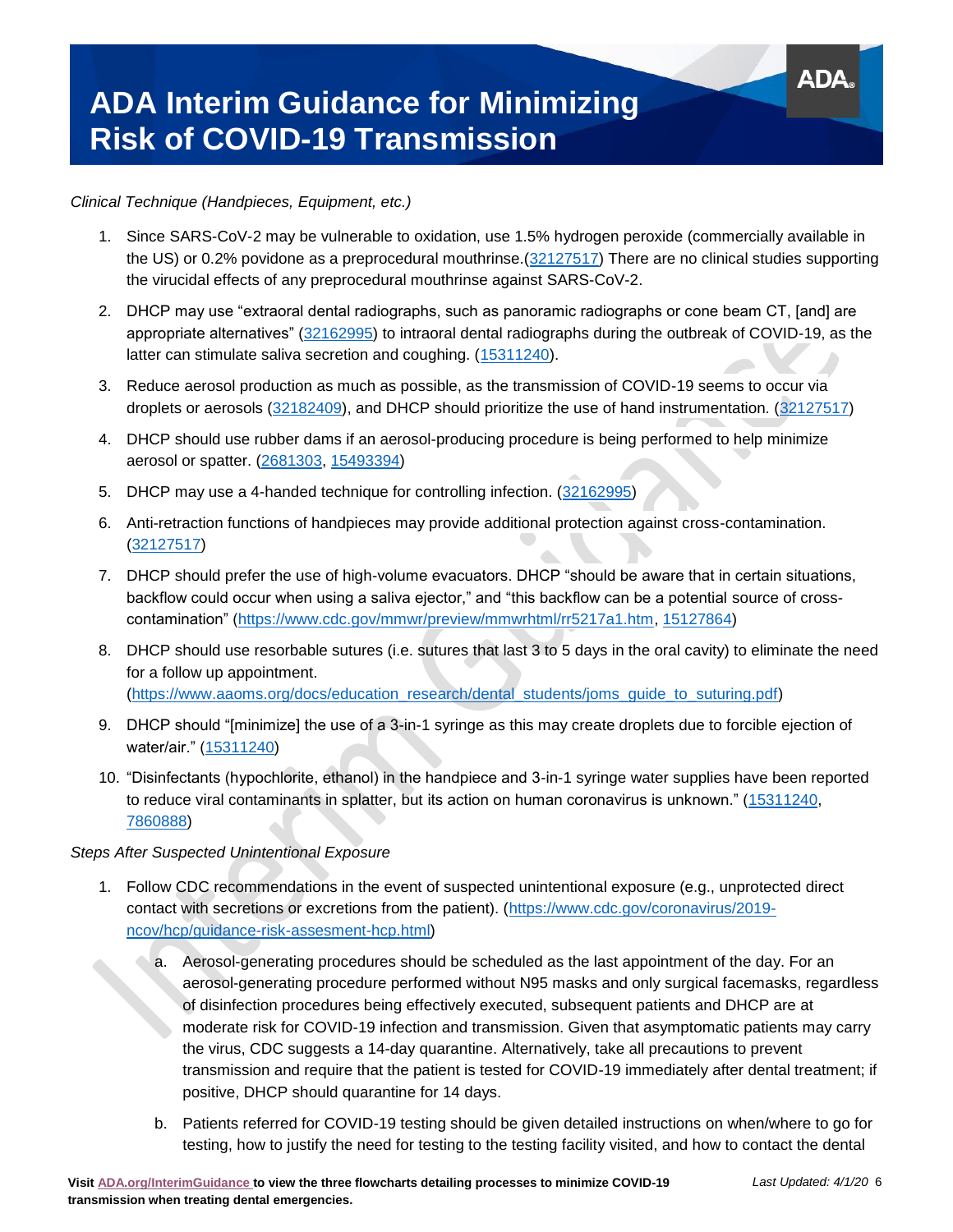clinic to report test results (Algorithm 3). If a test is positive, the clinic needs to report the exposure to all patients treated after the infected patient.

## **After Dental Care Is Provided**

#### <span id="page-6-0"></span>*In Between Patients*

- 1. "Clean [PPE] with soap and water, or if visibly soiled, clean and disinfect reusable facial protective equipment (e.g., clinician and patient protective eyewear or face shields) between patients." [\(https://www.cdc.gov/mmwr/PDF/rr/rr5217.pdf\)](https://www.cdc.gov/mmwr/PDF/rr/rr5217.pdf)
- 2. Non-dedicated and non-disposable equipment (e.g., handpieces, dental x-ray equipment, dental chair and light) should be disinfected according to manufacturer's instructions. Handpieces should be cleaned to remove debris, followed by heat-sterilization after each patient. [https://www.cdc.gov/coronavirus/2019-ncov/infection-control/control-recommendations.html,](file:///C:/Users/pfunde/AppData/Local/Microsoft/Windows/INetCache/Content.Outlook/O2E0HIEY/https) <https://www.cdc.gov/oralhealth/infectioncontrol/faqs/dental-handpieces.html> <https://www.cdc.gov/oralhealth/infectioncontrol/faqs/cleaning.html>
- 3. "Routine cleaning and disinfection procedures (e.g., using cleaners and water to pre-clean surfaces prior to applying an EPA-registered, hospital-grade disinfectant to frequently touched surfaces or objects for appropriate contact times as indicated on the product's label) are appropriate for SARS-CoV-2 in healthcare settings, including those patient-care areas in which aerosol-generating procedures are performed." <https://www.cdc.gov/coronavirus/2019-ncov/infection-control/control-recommendations.html> <https://www.epa.gov/pesticide-registration/list-n-disinfectants-use-against-sars-cov-2>
	- a. Surfaces such as door handles, chairs, desks, elevators, and bathrooms should be cleaned and disinfected frequently. [\(32127517\)](https://www.ncbi.nlm.nih.gov/pubmed/?term=32127517)

#### <span id="page-6-1"></span>*Post-operative Instructions for Patients*

1. In light of the controversy regarding whether ibuprofen should be used for patients with a COVID-19 infection, it is recommended to use ibuprofen as normally indicated when managing any type of pain. For example, for the management of pulpal- and periapical-related dental pain and intraoral swelling in immunocompetent adults, it is recommended that NSAIDs in combination with acetaminophen (i.e. 400-600 milligrams ibuprofen plus 1,000 mg acetaminophen) can still be used.

[\(https://twitter.com/WHO/status/1240409217997189128?ref\\_src=twsrc%5Etfw%7Ctwcamp%5Etweetembed](https://twitter.com/WHO/status/1240409217997189128?ref_src=twsrc%5Etfw%7Ctwcamp%5Etweetembed%7Ctwterm%5E1240409217997189128&ref_url=https%3A%2F%2Fwww.sciencealert.com%2Fwho-recommends-to-avoid-taking-ibuprofen-for-covid-19-symptoms) [%7Ctwterm%5E1240409217997189128&ref\\_url=https%3A%2F%2Fwww.sciencealert.com%2Fwho](https://twitter.com/WHO/status/1240409217997189128?ref_src=twsrc%5Etfw%7Ctwcamp%5Etweetembed%7Ctwterm%5E1240409217997189128&ref_url=https%3A%2F%2Fwww.sciencealert.com%2Fwho-recommends-to-avoid-taking-ibuprofen-for-covid-19-symptoms)[recommends-to-avoid-taking-ibuprofen-for-covid-19-symptoms\)](https://twitter.com/WHO/status/1240409217997189128?ref_src=twsrc%5Etfw%7Ctwcamp%5Etweetembed%7Ctwterm%5E1240409217997189128&ref_url=https%3A%2F%2Fwww.sciencealert.com%2Fwho-recommends-to-avoid-taking-ibuprofen-for-covid-19-symptoms) [\(31668170\)](https://jada.ada.org/article/S0002-8177(19)30617-8/fulltext)

2. When treating patients with dental pain and intraoral swelling, dentists should determine whether definitive, conservative dental treatment (i.e. pulpotomy, pulpectomy, nonsurgical root canal treatment, or incision for drainage of abscess [\(31668170\)](https://jada.ada.org/article/S0002-8177(19)30617-8/fulltext)) is available. The 2019 ADA clinical practice recommendations regarding the use of antibiotics are still applicable for immunocompetent adult patients with symptomatic irreversible pulpitis with or without symptomatic apical periodontitis, pulp necrosis and symptomatic apical periodontitis, or pulp necrosis and localized acute abscess, and should be referred to a dental specialist when determining the recommended course of action. [\(31668170\)](https://jada.ada.org/article/S0002-8177(19)30617-8/fulltext)